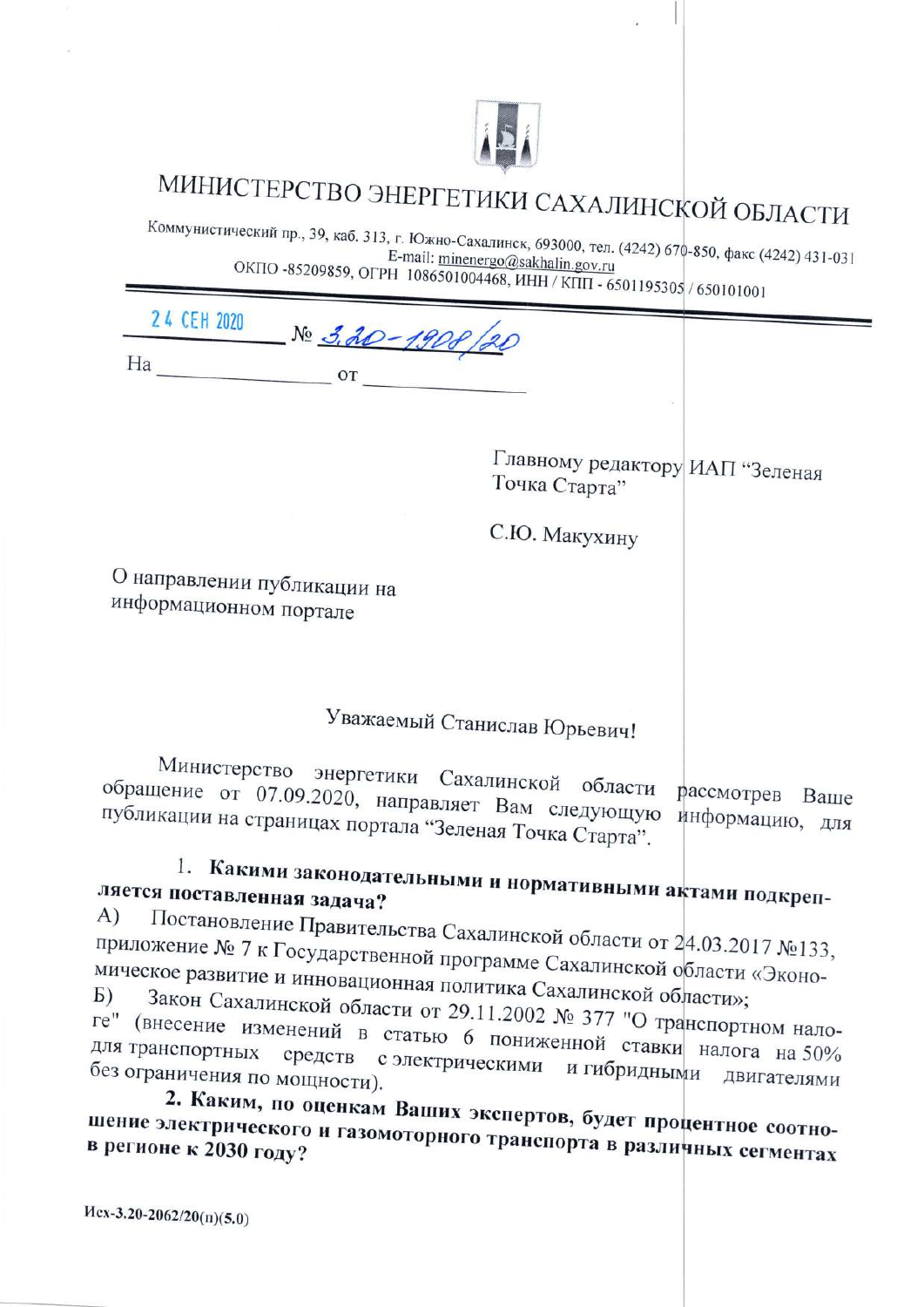Процентное соотношение электрического и газомоторного транспорта будет зависеть от конъектуры рынка.

#### 3. Как будет решаться вопрос создания зарядной и заправочной инфраструктуры?

Задача создания газозаправочной инфраструктруктуры решается за счет следующих мероприятий:

- Сопровождение органами исполнительной власти и администрациями муниципальных образований вопросов размещения и технологического присо-

- Строительство АГНКС (автомобильная газонаполнительная компрессорная станция станция) ООО «Газпром газомоторное топливо». В г.Южно-Сахалинске с 2016 года работает АГНКС ООО «Газпром газомоторное топливо», в 2020 году планируется ввод второй станции Компании. В 2021 году планируется строительством АГНКС в пгт. Тымовское.

- Развитие газозаправочной сети за счет ПАГЗ частными инвесторами и за счет приобретения ПАГЗ администрациями муниципальных образований: в 2020 году за счет бюджетных средств закупается 3 ПАГЗ для Невельского, Тымоского и Поронайского районов. Дополнительно выделены также средств на компенсацию затрат инвесторам на приобретение 3-х ПАГЗ, которые запланированы для работы в Анивском, Холмском и Долинском районах.

### 4. На сколько "зеленой" будет электроэнергия, которая будет идти на зарядные станции для электротранспорта?

На сегодняшний день мощность энергосистемы Сахалинской области составляет 804,4 МВт (100 %), из них 627,3 МВт (78 %) производится за счет природного газа и ВИЭ. Также на сегодняшний день идет работа по модернизации электроэнергетики Курильских островов с переводом дизельной генерации на СПГ и ВИЭ. К 2030 году около 90 % генерации будет производится за счет низкоуглеродной генерации и ВИЭ.

5. Есть ли программа развития в регионе возобновляемой генерации (солнечной, ветровой, приливной, геотермальной)?

Минэнерго Сахалинской области осуществляет комплексный подход к модернизации электроэнергетики Сахалинской области. На сегодняшний день подготовлено техническое задание на разработку ТЭО «Разработка вариантов модернизации изолированных энергосистем муниципальных образований Южно-Курильского, Курильского и СевероКурильского городских округов», которое учитывает стратегические планы по переводу децентрализованных источников электрогенерации Сахалинской области на сжигание сжиженного природного газа и использование возобновляемых источников электроэнергии (ВЭУ, СЭС, ГеоТЭС, МиниГЭС). Конечными целями являются реновация электроэнергетического хозяйства, снижение затрат на функционирование энерге-

 $Mex-3.20-2062/20(n)(5.0)$